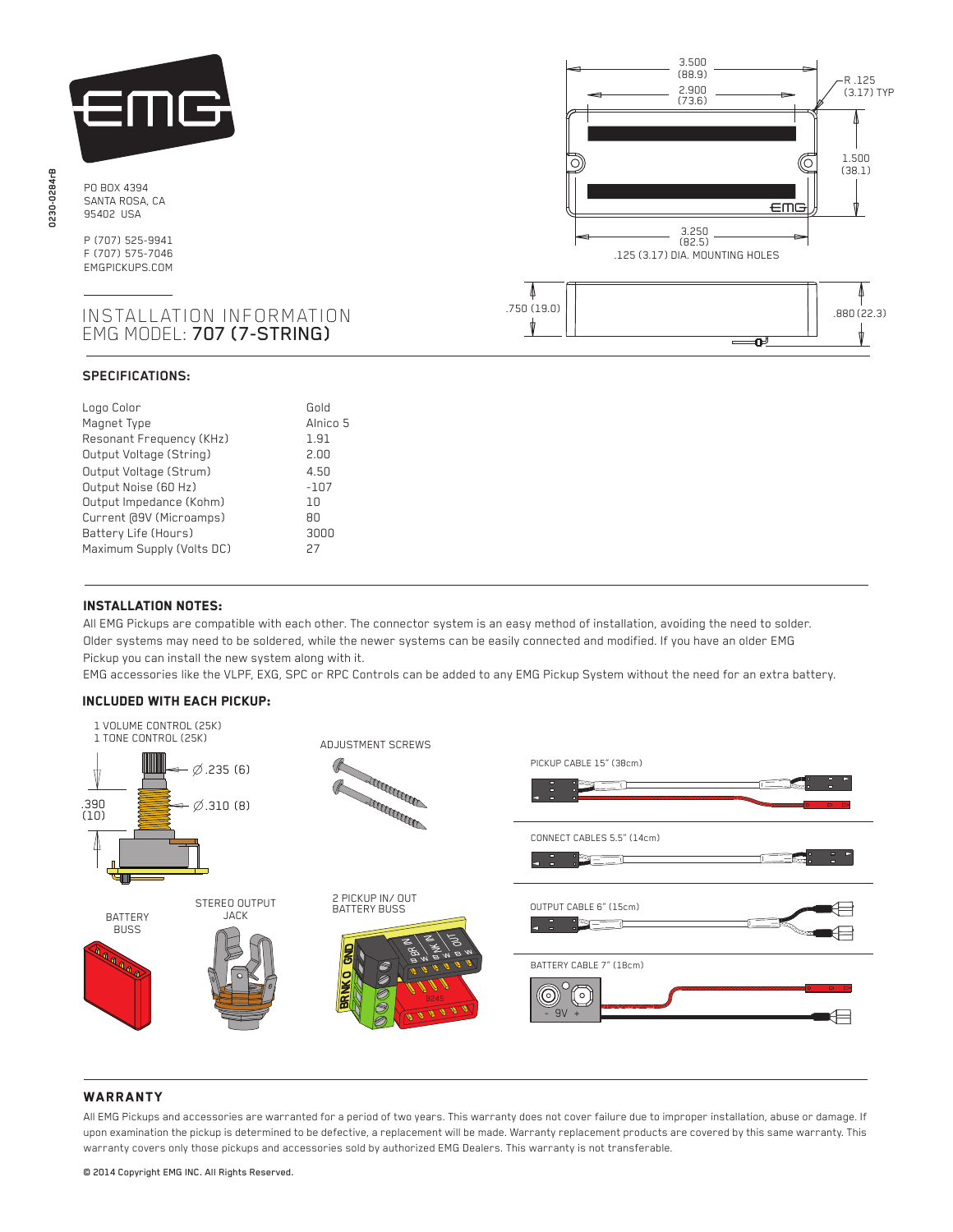# **Installation Instructions: EMG Model: 707**

Every attempt has been made to make this a solderless installation. There are some instances where this is not possible;

- 1) If your instrument uses the long panel output jack and you had passive pickups you will need a new stereo output jack, the Switchcraft 152B is recommended. Soldering to the new jack will be required, see diagram #4 below.
- 2) Some instruments may already have a battery holder installed and in that case soldering may be required to the battery buss, see diagram #5 below.
- 3) Instruments with two pickups may need soldering to the selection switch in some installations.

If you are installing only one pickup use the instructions on this page. If you are installing two pickups go to page 3 and begin there.

# **Installation (One Pickup Guitars):**

1) Plug the pickup cable onto the EMG Pickup header as shown in diagram #1 and route the cable to the control cavity. If the cable is too long, wind up the excess and keep it under the pickup if possible.

### **Master Volume control only**

2) Refer to diagram #2. Plug both the Pickup cable and the output cable onto the Volume control as shown, then go to step 4.

### **Master Volume and Tone control**

- 3) Refer to diagram #3. Plug the Pickup cable onto the Volume control as shown. Plug a coax cable from the Volume control to the Tone control. Plug the output cable onto the tone control as shown.
- 4) Connect the wires of the output cable to the output jack by pushing the connectors on as shown. WHITE wire to the TIP (T) contact, BLACK wire to the SLEEVE (S) contact BLACK Battery Negative wire to the RING (R) contact.
- 5) Using the battery buss, insert the RED wire of the pickup, and the battery RED wire. Extra pins can be used for EMG Accessories.
- 6) Put the battery in the insulating foam piece provided and place it securely in the control cavity. We suggest that you plug in the instrument and test it before closing the control cavity.



**Diagram #1** Insert the plug onto the 3 pin header of the pickup as shown above. Note the orientation arrow.





#### **Diagram #4**

# **Soldering to the 152B Panel Jack:**

If your instrument has a long Panel Jack like the one below you will have to solder the output cable as shown. Ground (Black) to the sleeve Signal (White) to the Tip Battery Negative (Black) to the Ring



#### **Diagram #5**

### **Soldering to the battery buss:**

If your instrument has an older EMG Pickup you can solder the pickup RED wire to the buss. Simply use some needle nose pliers, pull out the V+ header and solder the RED Wire from the pickup(s) to any of the pins and then re-insert the header into the housing.



Solder the RED wire from the Battery Holder and/or pickups and re-insert the Header into the insulation cover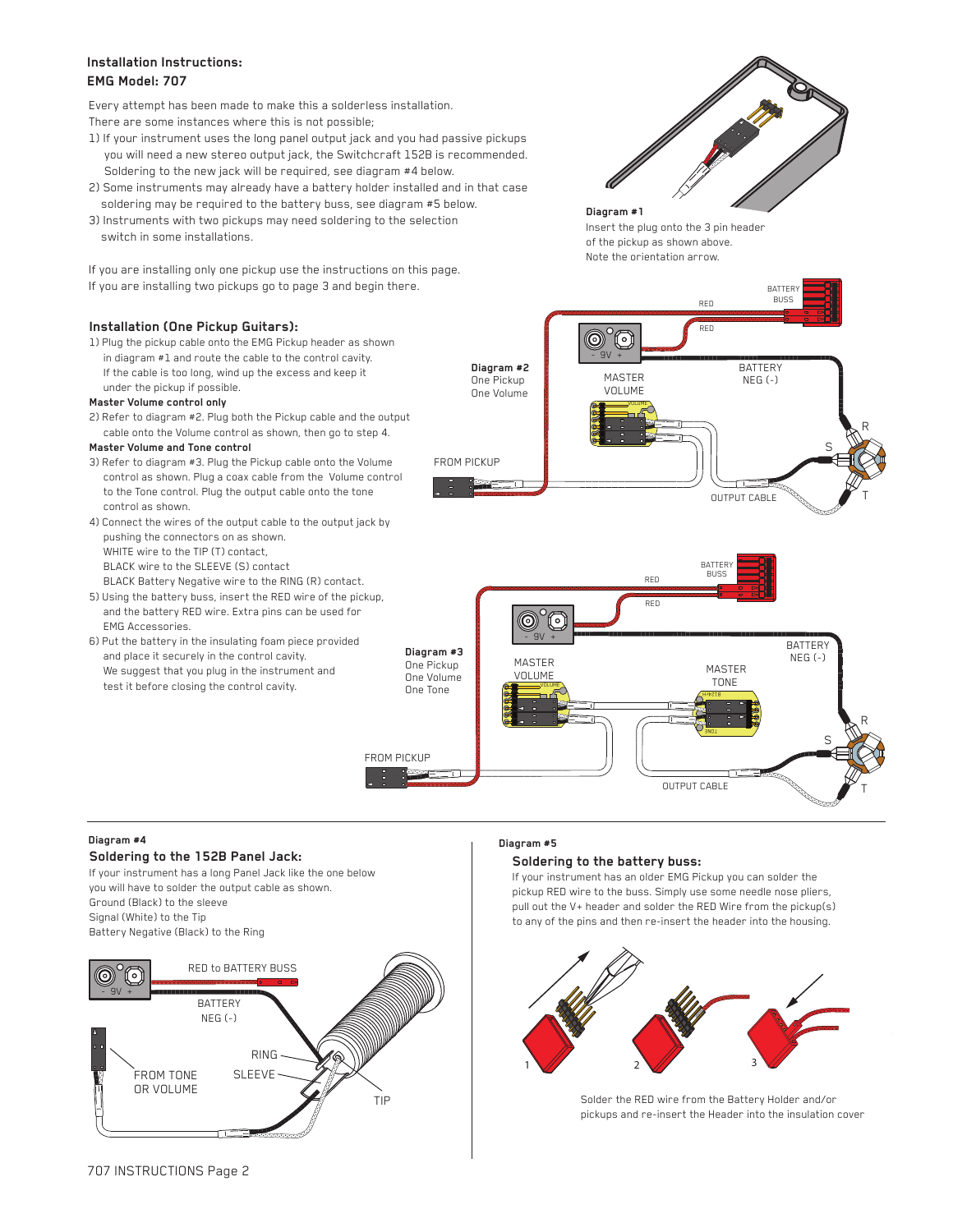## **Installation Instructions:**

#### **Two Pickup Guitars with Selection switch:**

Guitars with two pickups and a selection switch will use the EMG B245 Pickup Buss. The Pickup Buss is a convenient way to wire your guitar without soldering. There is a separate sheet attached to these instructions that describes the Pickup Buss in detail.

In all installations it's best to find a place to mount the Pickup Buss in the control cavity before starting. Then, after the cables are routed use the velcro to mount it securely.

#### **2 Pickups / Toggle Select Switch / Master Volume and Tone**

- 1) Install the Pickups and route the Pickup cables to the control cavity. If the cables are too long, wind up the excess and keep it under the pickup.
- 2) Mount the Volume and Tone controls into the body. Plug both Pickup cables onto the Pickup Buss (BLACK Shroud) as shown, Refer to diagram #6a
- Bridge Pickup to position 1 Neck Pickup to position 2.
- 3) Plug a coax cable from the Pickup Buss (position 3) to the Master Volume
- control as shown in diagram #6b.
- 4) Plug a coax cable from the Master Volume to the Master Tone as shown. 5) Strip the insulation from the switch wires and Insert them into the GREEN
- Terminal Block and tighten the screws with a small screwdriver. The Bridge pickup goes to the BR Terminal
- 
- The Neck pickup goes to the NK Terminal The Output of the switch goes to the O Terminal
- If there is a ground wire coming from the switch, insert it into one of the black terminals on the terminal block.
- 6) Plug the output cable onto the Master Tone control and connect the output wires to the output jack by pushing the connectors on as shown. WHITE wire onto the TIP (T) contact,

 $\circ$ 

- BLACK wire onto the SLEEVE (S) contact
- BLACK Battery Negative wire onto the RING (R) contact.

#### **Diagram #6b**

#### 2 Pickups

Toggle Style Select Switch Master Volume & Master Tone \*\*\*\*Tips and Tricks\*\*\*\* Start your installation by:

- 1) Determine which type output jack your instrument has. A Stereo 12B type is Included, but if you have a long panel jack a SwitchCraft 152B Long Panel Jack will be required.
- 2) Remove the strings, remove any existing Pickups and controls (remember the order and function of each control)
- 3) Determine a good spot for the Pickup Buss and make sure the
- cable or wires from the selection switch will reach the Pickup Bus 4) Install the EMG Volume and Tone Controls and tighten them in.
- 5) Then install the pickups keeping any excess cable under the pickup rather than in the control cavity.
- 6) IMPORTANT: EMG Active pickups do not require a string ground wire! DO NOT Reconnect the string ground, it is unnecessary.
- 7) Plug the RED Wires of the pickups onto the V+ Supply Buss (RED Shroud) along with the RED of the battery clip.
	- Extra pins on the V+ Supply Buss are for EMG Accessories.
- 8) Put the battery in the insulating foam piece provided and place it securely in the control cavity.

 We suggest that you plug in the instrument and test it before closing the control cavity.





#### **2 Pickups / Toggle Select Switch / 2 Volumes and Master Tone** Refer to Diagram #7 (Next Page)

- 
- 1) Install the Pickups and route the Pickup cables to the control cavity. If the cables are too long, wind up the excess and keep it under the pickup.
- 2) Mount the Volume and Tone controls into the body. Plug both pickup cables onto the Volume controls as shown. Plug a coax cable from the Bridge Volume control to the Pickup Buss (Position 1) Plug a coax cable from the Neck Volume control to the Pickup Buss (Position 2)
- 3) Plug a coax cable from the Pickup Buss (position 3) to the Master Tone control as shown.
- 4) Strip the insulation from the switch wires and Insert them into the GREEN Terminal Block and tighten the screws with a small screwdriver.
- The Bridge pickup goes to the BR Terminal
- The Neck Pickup goes to the NK Terminal
- The Output of the switch goes to the O Terminal
- If there is a ground wire coming from the switch, insert it into one of the black terminals on the terminal block.
- 5) Plug the output cable onto the Tone control and connect the wires to the output jack by pushing the connectors on as shown. WHITE wire onto the TIP (T) contact, BLACK wire onto the SLEEVE (S) contact
- BLACK Battery Negative wire onto the RING (R) contact.
- 6) Plug the RED Wires of the pickups onto the V+ Supply Buss (RED Shroud) along with the RED of the battery clip. Extra pins are for EMG Accessories.
- 7) Put the battery in the insulating foam provided and place it securely in the control cavity.
- We suggest that you plug in the instrument and test it before closing the control cavity.